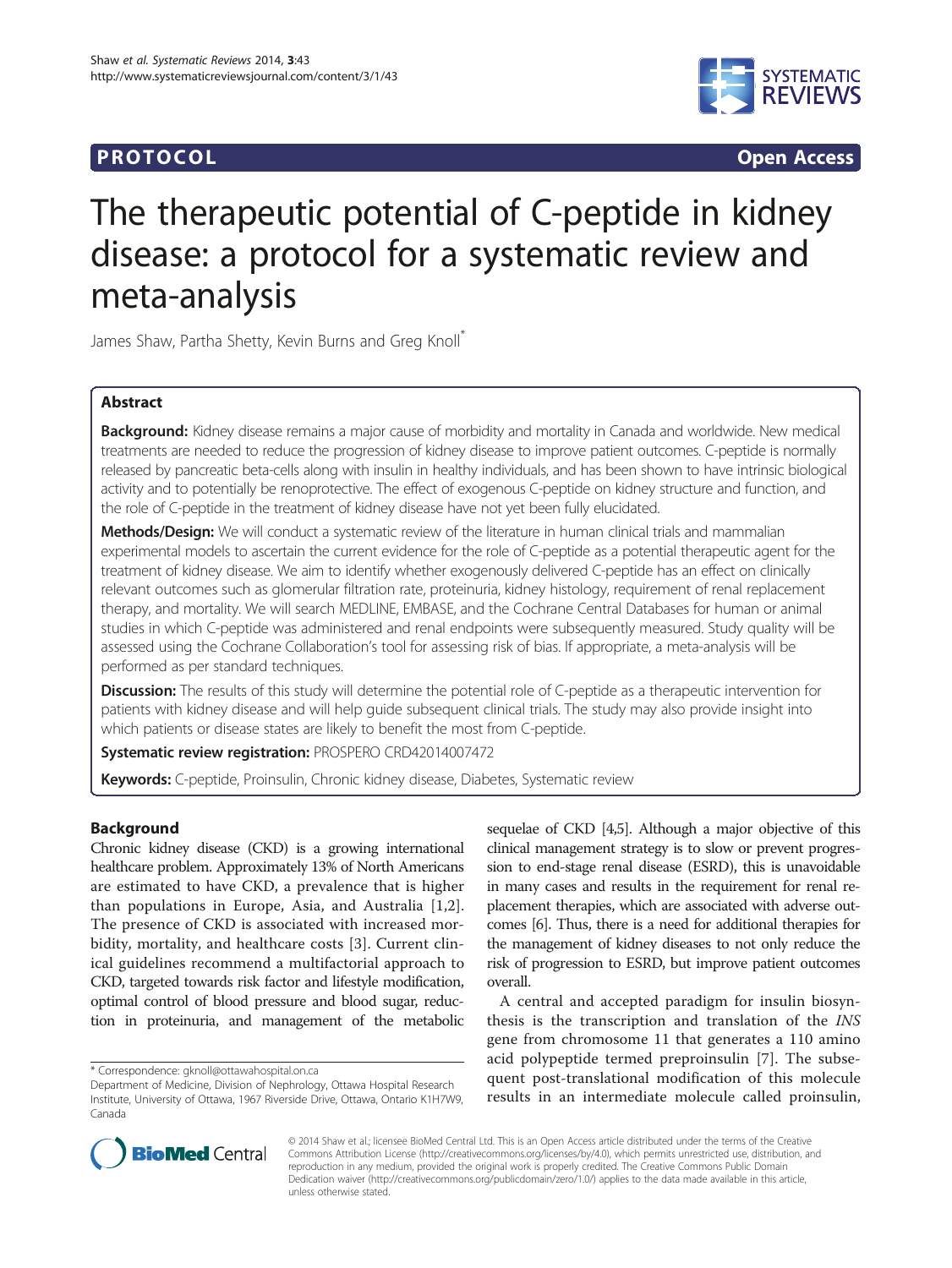which is then processed and split into insulin and Cpeptide that are both released into the circulation in equimolar amounts from pancreatic beta cells [\[8-10\]](#page-4-0). C-peptide was initially thought of as a necessary yet biologically inert by-product of this process, but has retained clinical utility as a semi-quantitative marker of insulin secretion [\[10](#page-4-0)]. As examples, measurement of circulating C-peptide levels is useful in the management of diabetic patients to determine residual beta cell function, in pancreas or islet cell transplant patients to determine graft function, and in the workup of patients with hypoglycemia.

In contrast to the clinical role of C-peptide as a marker of endogenous insulin secretion, there are studies that support biological activity of C-peptide [\[11\]](#page-4-0). Importantly, some studies have suggested that C-peptide has renoprotective properties. Observational studies of patients with diabetes mellitus type 1 or 2 have correlated higher C-peptide levels with decreased prevalence of microvascular complications including diabetic nephropathy [[12](#page-4-0)-[15](#page-4-0)], reviewed in [\[16](#page-4-0)]. Furthermore, patients with type 1 diabetes have shown improved renal function following pancreas transplant, a procedure that repletes both C-peptide and insulin from transplanted beta cells [[17,18](#page-4-0)]. Finally, small trials in which C-peptide was administered to experimental subjects with type 1 diabetes have also shown that C-peptide may improve renal function in these patients independent of any potential effect on glycemic control [[19,20](#page-4-0)]. However, the therapeutic potential of C-peptide for patients with diabetic kidney disease remains incompletely understood. Whether the potential benefit of C-peptide is limited to patients with diabetes, or is applicable to a broader group of patients is currently unknown.

# Methods/design

# Rationale, objectives, and type of studies

The purpose of this systematic review is to synthesize available data from human and animal experiments, specifically examining the impact of exogenous C-peptide on markers of kidney function compared to control, without the limitation of a particular etiology of kidney disease.

#### Information sources and search strategy

The electronic databases MEDLINE, EMBASE, and the Cochrane Central databases will be searched using standard controlled vocabulary (MeSH or EMTREE), text words, and keywords. The search will be intentionally broad to be as sensitive as possible and not to miss any relevant studies (see Appendix [1](#page-2-0) for the full search strategy). An information specialist with previous systematic review experience will be consulted regarding the search strategy.

# Article selection

All titles and abstracts resulting from our initial search will be screened independently by two reviewers. Titles without abstracts will have the full text reviewed unless the article can be clearly excluded based on the information provided. Following reconciliation of differences between reviewers, the full text of the selected articles will be completely screened by each reviewer independently. During this process, a final decision for inclusion or exclusion will be made according to the criteria below. Any discrepancies will be resolved by a third party.

#### Inclusion and exclusion criteria

Peer-reviewed published articles will be included if they meet all of the following criteria:

- 1. The experimental subjects are either humans or other mammals of any age;
- 2. The study intervention involves the administration of exogenous C-peptide to subjects;
- 3. The reported outcomes are related to relevant markers of kidney function, kidney disease, requirement for renal replacement therapy, or mortality; and
- 4. The manuscript must be written in English.

Studies using purified, artificial, recombinant, synthetic, or long acting formulations of C-peptide will be included for analysis. C-peptide from any species will be acceptable for inclusion.

Single case reports, narrative reviews, and studies reporting exclusively in vitro cell culture experiments, or ex vivo experiments will be excluded. We will also exclude studies in which animals or humans were given C-peptide, but the results contain only cellular or molecular endpoints such as change in gene expression profile, change in protein or enzyme concentration or activity, or cellular viability. There will be no limits on study publication date, other study design parameters, or sample size.

#### Data collection process

Full text of all included articles will be electronically saved and each article will be assigned a unique code. Reference lists will be manually reviewed for other potentially eligible articles. In each included article, we will use a standardized form to collect information pertaining to:

- 1. Study design, methods, and timing of C-peptide administration;
- 2. Characteristics of experimental subjects;
- 3. C-peptide type and dosing;
- 4. Relevant renal outcomes such as glomerular filtration rate (GFR), serum creatinine, proteinuria/ albuminuria, hematuria, renal blood flow, urine electrolyte excretion, kidney size, requirements for renal replacement therapy, and kidney histologic parameters;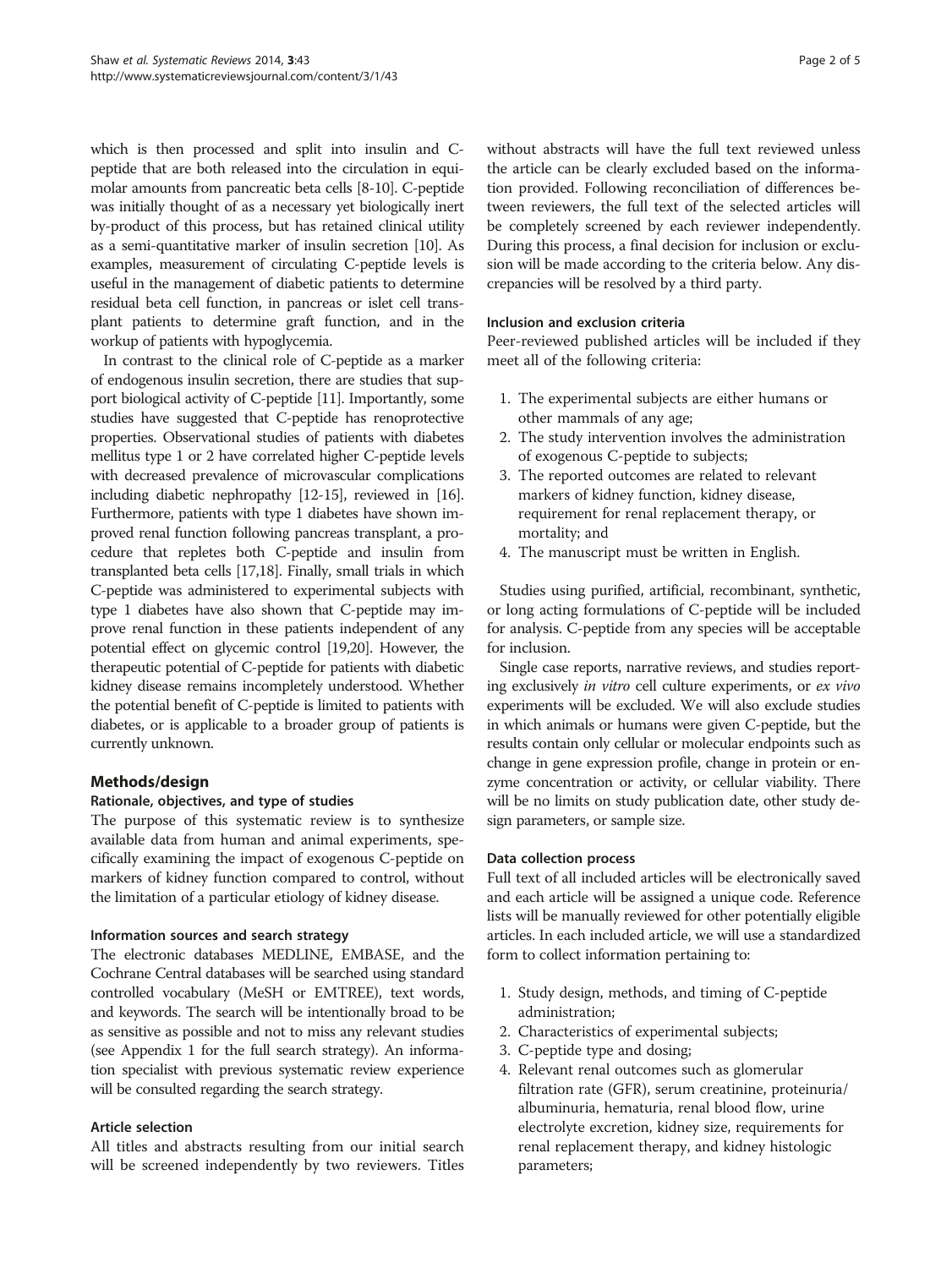- <span id="page-2-0"></span>5. Pertinent non-renal outcomes such as HbA1c, hemodynamic parameters (including blood pressure), cardiovascular risk, stroke risk, and mortality;
- 6. Study funding sources; and
- 7. Information necessary for risk of bias assessment.

#### Quality assessment

Any randomized controlled trials that are included will be assessed for bias using the Cochrane Collaboration's tool for assessing risk of bias.

#### Data synthesis and analysis

Human and animal studies will be analyzed separately. Additionally, because it is anticipated that kidney function in diabetes will be the most well studied model among the search results, diabetic nephropathy studies will be analyzed separately from studies looking at other types of kidney disease.

We anticipate several sources of heterogeneity among our final dataset, particularly among the animal studies since we expect variation in disease model employed, methodology including experimental timing, and differences in chosen outcomes of interest. In particular, the C-peptide dose, route, and duration of administration may vary considerably between studies. For studies that have comparable methodology and outcomes, we will pool the results using a random-effects model for continuous or categorical variables as appropriate. In situations where data cannot be pooled, a narrative synthesis will be provided.

The current evidence for a therapeutic role of C-peptide in the context of kidney disease will be summarized based on the results of the search. The potential future clinical use of C-peptide will be discussed, along with suggested further research directions.

# **Discussion**

The aim of this systematic review is to ascertain the current evidence for and against the notion that exogenous delivery of proinsulin C-peptide has a potential beneficial effect on parameters of renal function. The rigorous and systematic nature of our review will ensure that it includes the best available information. Effort will be made to identify and limit procedural sources of bias and data heterogeneity.

Because the therapeutic use of C-peptide is still in an early experimental stage we have purposely decided to keep the search strategy and study inclusion criteria relatively broad in order to capture a comprehensive understanding of the potential therapeutic use for C-peptide in patients with kidney disease of any etiology. Although it is anticipated that most included studies will focus on models of CKD, we will not exclude studies looking at the role of C-peptide in the treatment of acute kidney injury (AKI) if they exist, so long as they meet eligibility criteria.

Our review may be limited by the number of available studies in the literature. As such, we have intentionally included both human and other mammalian studies to determine if a biological effect or signal for C-peptide truly exists. The added benefit of this is that other mechanisms of kidney injury may be tested against C-peptide administration in animal models that have not been considered for human trial at present, and may identify further areas of research.

We have elected to exclude studies in which C-peptide was given to whole animals, but reported results pertain only to changes in gene or protein expression, enzyme activity, or other cellular or molecular endpoints. The rationale for this exclusion is two-fold. First, we only wish to include studies that directly examine gross organ structure and function per se, to facilitate clinical interpretation of the potential therapeutic utility of C-peptide. In the context of this review we view genetic and molecular-based endpoints as mechanistic in nature. Although these studies serve the important role of furthering our understanding of the underlying processes leading to changes in organ structure and function, that level of detail is outside the scope of our research question. Second, inclusion of these studies would increase the heterogeneity of the pooled results since we anticipate different investigators will be looking at different genes, proteins, and signal transduction pathways. Overall, our decision to look at only human and in vivo mammalian studies was made to make the results of our study applicable to clinical practice and future clinical research as much as possible.

All medical interventions carry some degree of risk. Accordingly, our data extraction will also include relevant non-renal endpoints pertaining to hemodynamics (for example, blood pressure), glycemic control, cardiovascular risk, stroke risk, and mortality, if reported, to assess for any evidence of adverse events with C-peptide administration.

The results of this study will determine the potential role of C-peptide as a therapeutic intervention for patients with kidney disease, which will help guide subsequent clinical trials. The study may also provide insight into which patients or disease states are likely to benefit the most from C-peptide.

# Appendix 1: Search strategy

Database: Embase Classic + Embase <1947 to 2014 January 17>, Ovid MEDLINE(R) In-Process & Other Non-Indexed Citations and Ovid MEDLINE $(R)$  <1946 to Present > Search Strategy:

- 1. c-peptide/(20016)
- 2. c-peptide.tw. (21593)
- 3. or/1-2 (27211)
- 4. exp kidney diseases/(1123898)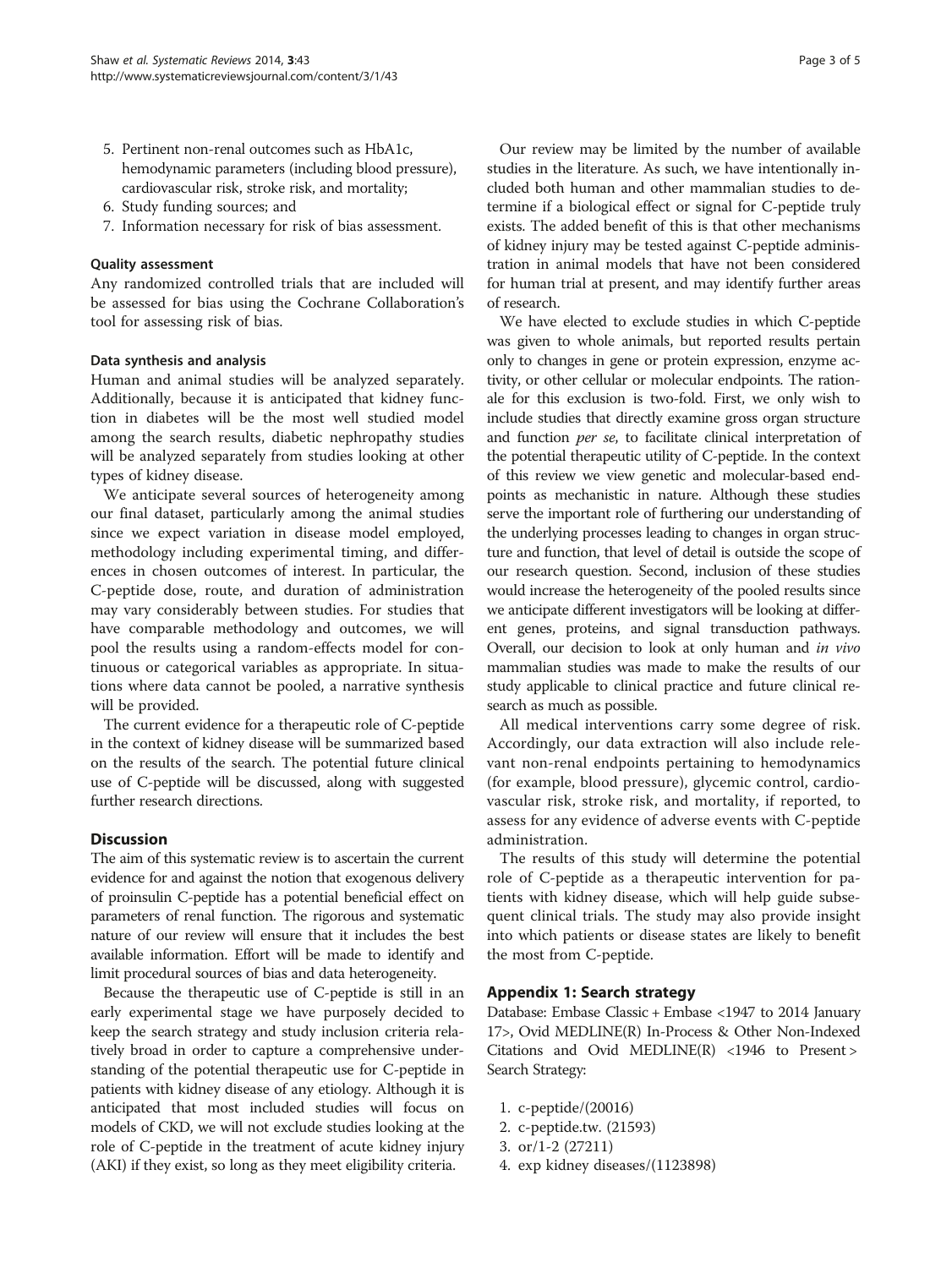5. kidney disease\$.tw. (81271) 6. glomerulonephritis.tw. (54594) 7. nephropath\$.tw. (95394) 8. nephrosclerosis.tw. (3115) 9. nephritis.tw. (44363) 10. nephrotoxic\$.tw. (39827) 11. glomerulosclerosis.tw. (16781) 12. renal insufficiency.tw. (46280) 13. ((impair\$ or damage\$ or injur\$) adj2 (renal or kidney)).tw. (95922) 14. exp proteinuria/(100535) 15. proteinuria.tw. (67668) 16. exp kidney function tests/(76360) 17. (glomerular filtration rate or glomerulus filtration rate or GFR).tw. (74821) 18. blood urea nitrogen.tw. (16036) 19. ((kidney or renal) adj3 (renogra\$ or angio\$ or scinti\$)).tw. (22169) 20. exp Kidney/(720592) 21. (kidney size or kidney mass).tw. (2038) 22. ((small\$ or large\$) adj2 kidne\$).tw. (6099) 23. exp biopsy/and (kidney or renal).tw. (56542) 24. ((kidney or renal) adj2 biopsy).tw. (28834) 25. or/4-24 (1767311) 26. 3 and 25 (1952) 27. 26 use prmz (727) 28. c-peptide/(20016) 29. c-peptide.tw. (21593) 30. or/28-29 (27211) 31. exp kidney disease/(1123898) 32. kidney disease\$.tw. (81271) 33. glomerulonephritis.tw. (54594) 34. nephropath\$.tw. (95394) 35. nephrosclerosis.tw. (3115) 36. nephritis.tw. (44363) 37. nephrotoxic\$.tw. (39827) 38. glomerulosclerosis.tw. (16781) 39. renal insufficiency.tw. (46280) 40. ((impair\$ or damage\$ or injur\$) adj2 (renal or kidney)).tw. (95922) 41. exp proteinuria/(100535) 42. proteinuria.tw. (67668) 43. exp glomerulus filtration rate/(53592) 44. (glomerular filtration rate or glomerulus filtration rate or GFR).tw. (74821) 45. blood urea nitrogen.tw. (16036) 46. exp kidney function/(167997) 47. exp kidney size/(1888) 48. exp kidney mass/(3215) 49. exp kidney examination/(61135) 50. exp kidney/(720592) 51. ((kidney or renal) adj3 (renogra\$ or angio\$ or scinti\$)).tw. (22169)

52. (kidney size or kidney mass).tw. (2038)

53. ((small\$ or large\$) adj2 kidney\$).tw. (6099) 54. ((kidney or renal) adj2 biopsy).tw. (28834) 55. or/31-54 (1797601) 56. 30 and 55 (2165) 57. 56 use emczd (1469) 58. 27 or 57 (2196) 59. limit 58 to english language (2005) 60. remove duplicates from 59 (1560)

Database: EBM Reviews – Cochrane Database of Systematic Reviews <2005 to December 2013>, EBM Reviews – ACP Journal Club <1991 to December 2013>, EBM Reviews – Database of Abstracts of Reviews of Effects <4th Quarter 2013>, EBM Reviews – Cochrane Central Register of Controlled Trials < December 2013>, EBM Reviews – Cochrane Methodology Register <3rd Quarter 2012>, EBM Reviews – Health Technology Assessment <4th Quarter 2013>, EBM Reviews – NHS Economic Evaluation Database <4th Quarter 2013>

Search Strategy:

- 1. c-peptide.mp. (1810)
- 2. kidney disease\$.mp. (3604)
- 3. glomerulonephritis.mp. (892)
- 4. nephropath\$.mp. (3940)
- 5. nephrosclerosis.mp. (64)
- 6. nephritis.mp. (572)
- 7. nephrotoxic\$.mp. (1466)
- 8. glomerulosclerosis.mp. (148)
- 9. renal insufficiency.mp. (1751)
- 10. ((impair\$ or damage\$ or injur\$) adj2 (renal or kidney)).mp. (2725)
- 11. proteinuria.mp. (2142)
- 12. (glomerular filtration rate or glomerulus filtration rate of GFR).mp. (3171)
- 13. blood urea nitrogen.mp. (891)
- 14. ((kidney or renal) adj3 (renogra\$ or angio\$ or scinti\$)).mp. (713)
- 15. kidney.mp. (19171)
- 16. (kidney size or kidney mass).mp. (18)
- 17. ((small\$ or large\$) adj2 kidney\$).mp. (43)
- 18. ((kidney or renal) adj2 biopsy).mp. (286)
- 19. or/2-18 (25977)
- 20. 1 and 19 (82)
- 21. limit 20 to english language [Limit not valid in CDSR, ACP Journal Club,DARE,CCTR,CLCMR; records were retained] (82)
- 22. remove duplicates from 21 (82)

#### Abbreviations

AKI: Acute kidney injury; CKD: Chronic kidney disease; ESRD: End-stage renal disease; GFR: Glomerular filtration rate.

#### Competing interests

The authors declare that they have no competing interests.